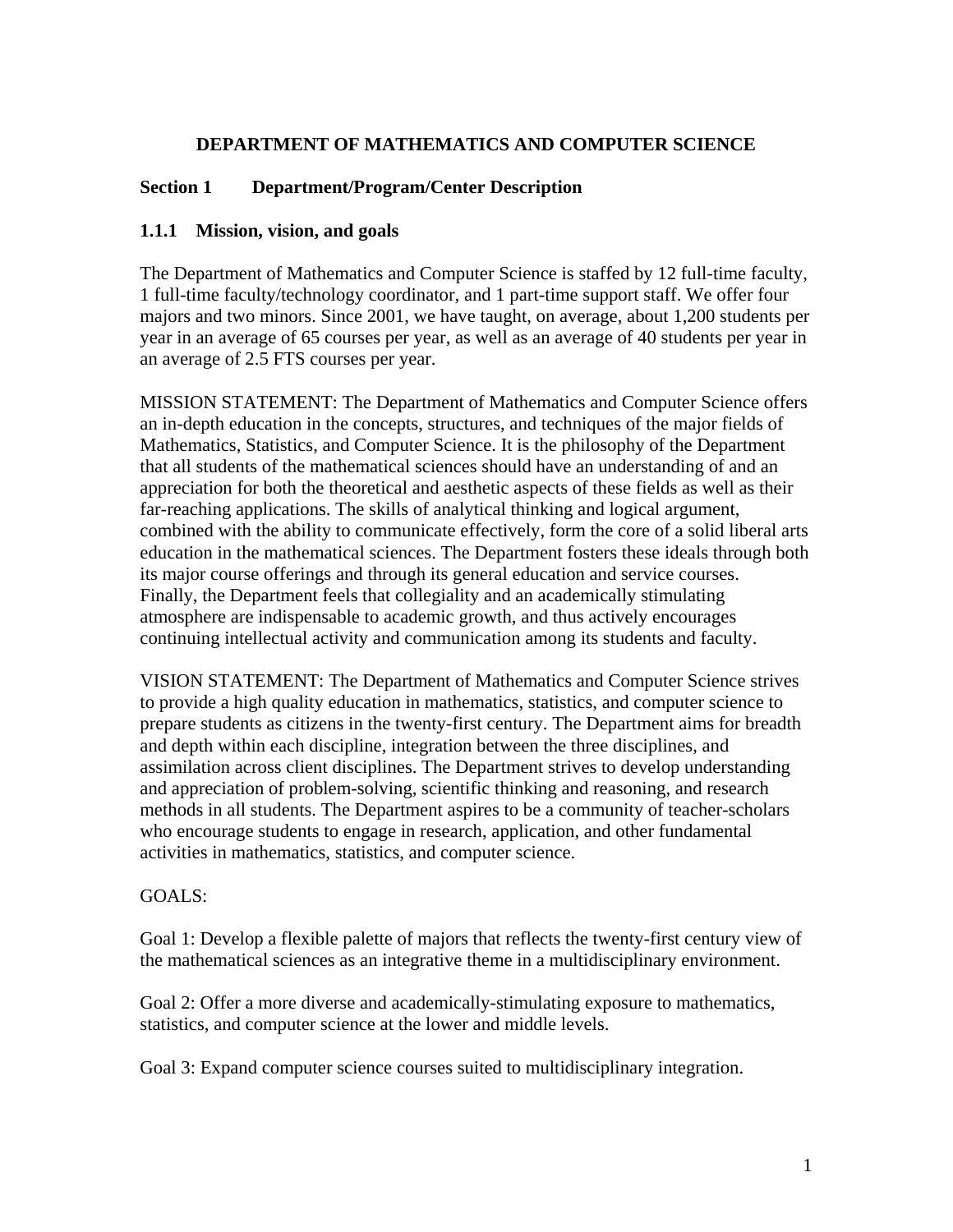Goal 4: Provide opportunities and support for the development of faculty as teacherscholars.

Goal 5: Strengthen student-faculty research.

Goal 6: Enhance the utilization of technology and classroom space to support pedagogy.

Goal 7: Cultivate alumni for recruiting and mentoring as role models.

Goal 8: Increase school and community based programs and partnerships.

# **1.2 Programs**

The Department offers majors in mathematics and computer science, as well as honors variants of each of these majors. In cooperation with the Department of Elementary and Secondary Education, the Department has also designated a particular track within the mathematics major for use by those students who are preparing to be licensed as secondary school teachers of mathematics. Additionally, the Department offers a minor in each field, which can serve to focus and recognize the efforts of those students seeking a complement for another major.

The Department regularly contributes to the First-Term Seminar program by offering three sections per year, temporarily reduced to two pending permission to fill a vacant position. Eight members of the Department have completed FTS training.

The Department contributes the major portion of courses approved for the Mathematical and Logical Reasoning requirement of the Liberal Arts Perspectives courses for Curriculum I (Distributive Core). These courses are:

- o MCS-115: The Nature of Math
- o MCS-118/MCS-119: Calculus with Pre-calculus Review 1a and 1b
- o MCS-121: Calculus I
- o MCS-122: Calculus II
- o MCS-140: Elementary Statistics
- o MCS-142: Introduction to Statistics
- o MCS-170: Nature of Computer Science
- o MCS-177: Introduction to Computer Science I

Average enrollments in all sections of these courses over the past five years are 498 students in an average of 21 sections in the Fall and 393 students in an average of 18 sections in the Spring. Since the College's implementation of the Mathematical and Logical Reasoning requirement in 2005, average enrollments are 514 students in an average of 20 sections in the Fall and an average of 415 students in an average of 18 sections in the Spring.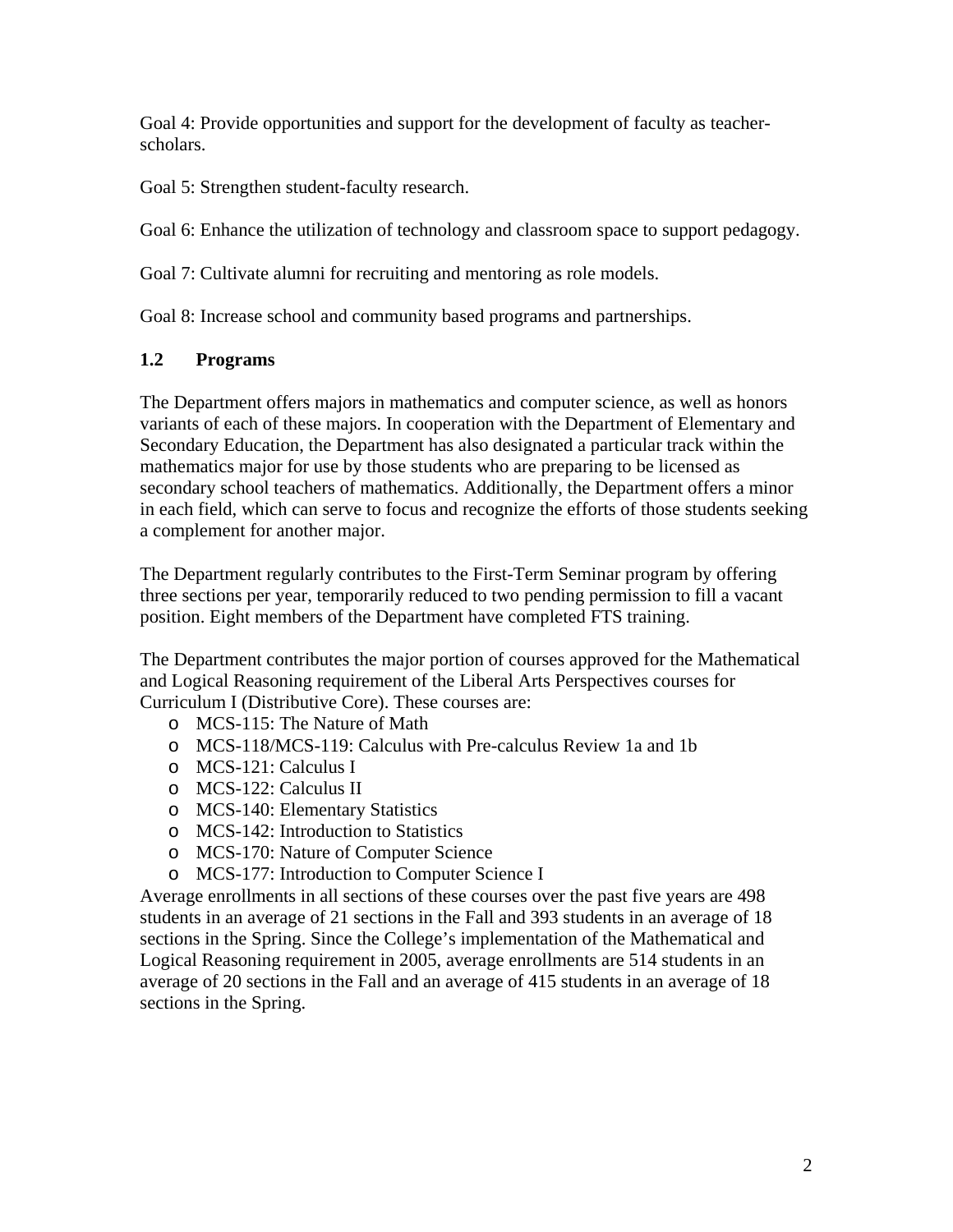# **1.3 Support relationships**

The Department works closely with the Department of Education in assuring that the mathematics course offerings align with the teacher standards. The Department also regularly converses with the Departments of Physics, Chemistry, Biology, and Economics and Management to maintain appropriate topic coverage for their cognate requirements in mathematics courses.

# **Section 2 Strategic Review**

# **2.1 Strategic issues**

#### **STRENGTHS**

The Department of Mathematics and Computer Science has identified strengths in the areas of people, multi-discipline nature of the Department, curriculum, facilities, and alumni and outreach.

The collegiality of the Department members leads to efficient decision-making by group consensus across our disciplinary boundaries. The multi-disciplinary character of the Department (mathematics, statistics, computer science) provides depth through the richness of faculty interests, leading to flexibility in staffing courses. The people of the Department provide leadership within the Gustavus community by assuming integral and leadership roles in campus committees, serving as chairs of major faculty committees (Faculty Senate, Personnel). The Department also is active and visible in the greater professional community as indicated by their roles in professional organization such as the Mathematics Association of America, Liberal Arts Computer Science, and the American Statistical Association.

The Departmental curriculum is full, deep, and broad. Our introductory courses enrich all students through an exposure to the beauty and rigor of the disciplines mathematics, statistics, and computer science. Mathematics majors receive a solid foundation of mathematical rigor and proof in the middle-level courses, as well as an in-depth study of a mathematical sub-area in their upper-level sequence courses. The mathematics major has great flexibility, preparing students for graduate studies or corporate employment. Secondary education mathematics majors are well-prepared to teach our future leaders.

The Department maintains strong connections with its alumni and potential employers. The MCS Blog keeps potential students, alumni, and friends abreast of the Department's activities and accolades. Current students learn more about the disciplines through presentations by alumni and field trips to potential employers, such as Target Corporation, Federated Insurance, and West, a Thomson Reuters business.

The facilities on the third floor of Olin Hall are pleasant and spacious. Classrooms sport multimedia technology, and wireless keyboards allow student engagement in class. The Department also has a multi-purpose classroom, which is also used by the Art Department.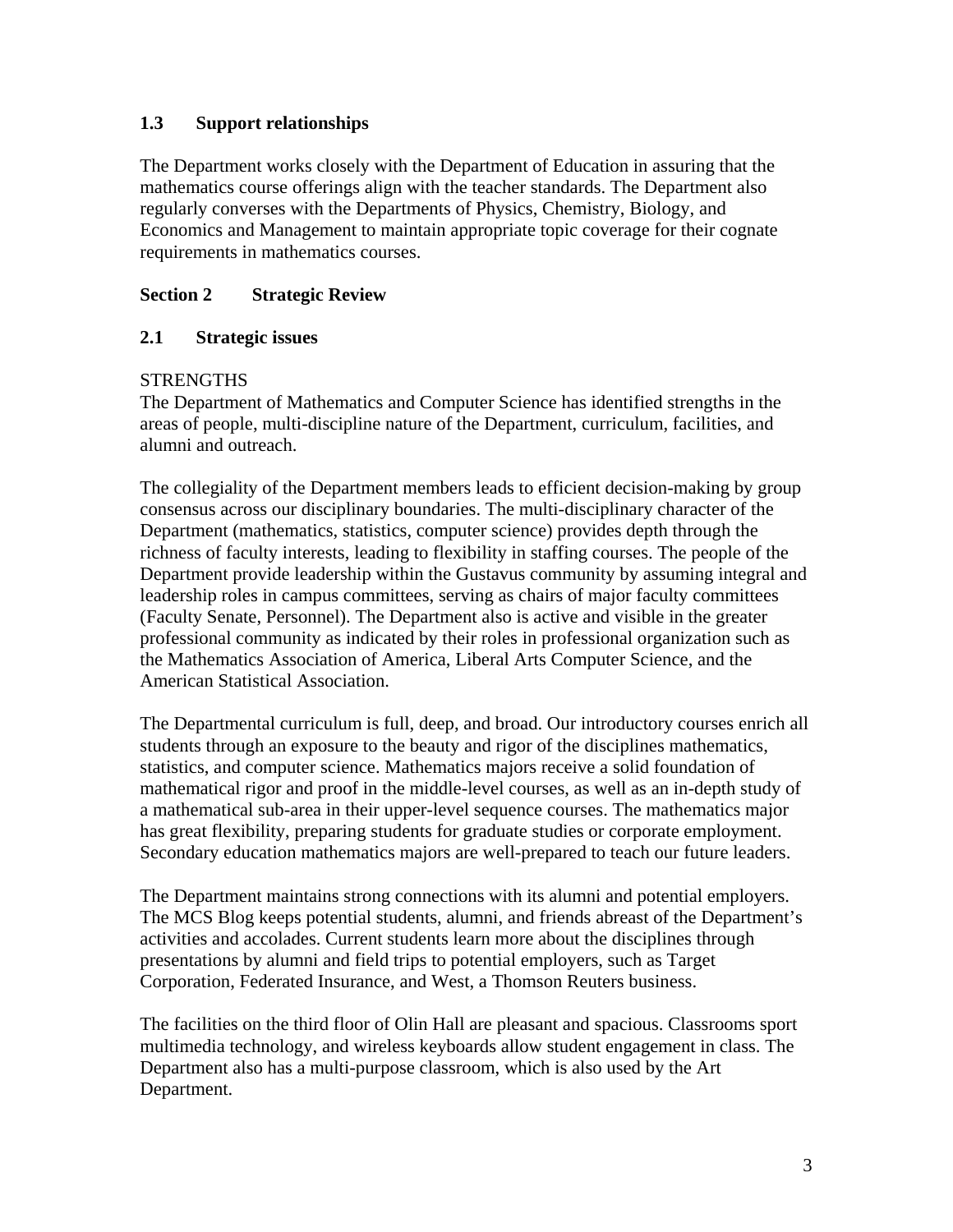#### WEAKNESSES

The Mathematics and Computer Science Department acknowledge weaknesses in the areas of planning, curriculum, research, interdisciplinary connections, and facilities.

The Department does not have a fixed planning cycle (sans its ten-year external review), so that planning is often reactive, rather than proactive.

Although the Department sees strengths in its curriculum, there are also conspicuous weaknesses. The introductory calculus courses are too narrowly focused to acquaint students with the breadth of mathematical thought. In addition, these courses do not specifically target students who may be potential majors or minors, since we no longer have an "honors" calculus course for advanced first-year students. Potential computer science majors may not take the introductory sequence early enough in their college career. The Department recognizes a deficiency in the sequencing of the middle-level mathematics courses; students may delay taking one or more of these courses, hampering their success in upper-level courses. The Department does not always take full advantage of its collegiality by sharing resources over multi-sectioned courses. Although the mathematics major has flexibility in the coursework, there still is some overlap in the tracks for graduate school and employment, short-changing students in their career path. Currently, the Department is under-staffed in Computer Science, creating a strain in course offerings in that major.

The Department has not taken full advantage of developing interdisciplinary connections both within and outside of the Department. There is no mechanism or process for connecting our three disciplines (mathematics, statistics, and computer science) for majors. Although interdisciplinary applications appear in many courses, this is not done with any regularity or intentionality. Across campus, the Department has not fully explored partnerships and relationships with client and allied disciplines, such as Economics and Biology.

The Department also admits to weaknesses in research. Faculty publication rate is low, and student-faculty research opportunities are not readily available, with the exception of the Honors thesis.

The Department employs students as tutors for the lower-level courses, but does not address students who need remediation. In addition, the Department does not have a formal structure to provide consulting and assistance to constituents on campus. The Department facilities also have some deficiencies. The classroom equipment is not always user-friendly, and there is no formal training or support to best use this equipment in teaching. The classroom equipment is also limited, with no access to newer, pedagogical technology such as smart boards and clickers. The laboratory computers do not have a fixed replacement cycle (partially due to the dysfunctional IIAC process), so the lab equipment is woefully inadequate. The Department technology is not integrated with the students' technology, resulting in frustration and inefficiency. Although Olin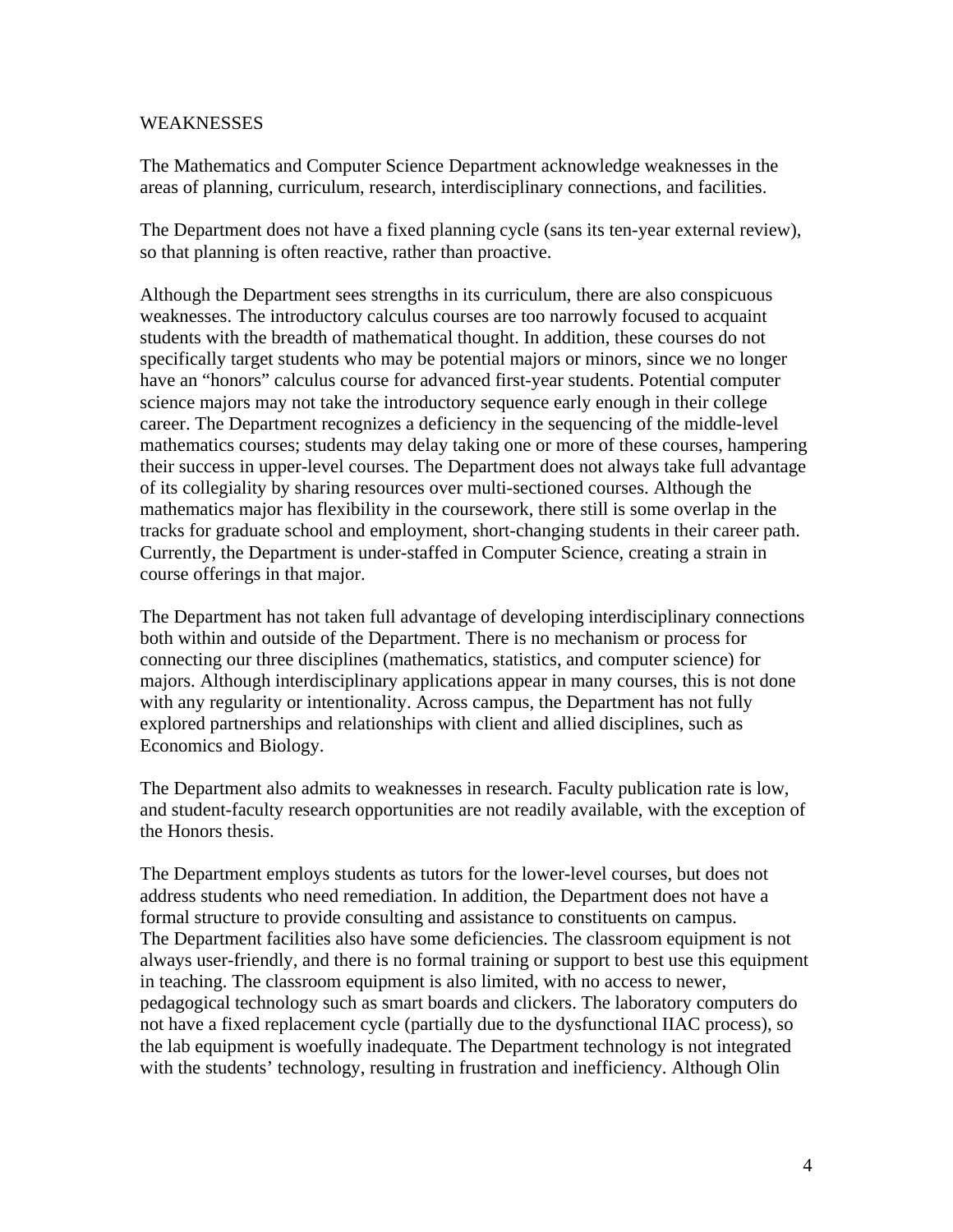Hall is one of the newer buildings on campus, it is beginning to show its wear through aging carpets and out-dated, ineffective classroom furniture.

# **OPPORTUNITIES**

The Department recognizes opportunities in curriculum, interdisciplinary connections, and students.

The Department realizes that the strengths and weaknesses of its curriculum present substantial opportunities for curricular innovation and change. The professional associations have published curricular guidelines, and external funding may be available to support curricular change. In particular, the areas of statistics and actuarial science have substantially grown, both at Gustavus and in the world. The opportunity to develop majors in one or both of these areas would reap substantial rewards for students, the Department, the College, and our nation.

The Department anticipates greater collaboration with client disciplines, such as Economics, Biology, and Education. Opportunities include the creation of interdisciplinary majors or minors, cross-referencing of courses across disciplines, interdisciplinary course development, and interdisciplinary research programs.

The Department sees several opportunities related to students including increasing minority and under-represented students in our majors, programs for recruiting students for graduate schools, increasing our tutoring program beyond the Department, and increasing the number of majors due to the strong job market for those with strong analytical skills.

The Department also foresees opportunities with the new Federal administration, as well as in the areas of accountability and assessment.

# **2.2 Barriers**

The Department identifies barriers (threats) in the areas of staffing, students, technology, the economy, and accountability and assessment.

In recent years, the Department has devoted a larger share of its resources to service courses, at the expense of upper-level courses. The increased enrollments of the College (with the exception of 2008-2009) and the addition of a mathematical and logical reasoning general education requirement have resulted in lower-level courses at or near capacity, without any additional staffing to the Department. Also, retirement patterns within the Department have been irregular, uneven, and unpredictable.

The Department has observed a slow, but subtle, shift in the mathematical background and abilities of students. Computer Science students may not be mathematical, and math anxiety appears to be increasing. Remediation requires resources that would otherwise be available to strengthen our existing programs.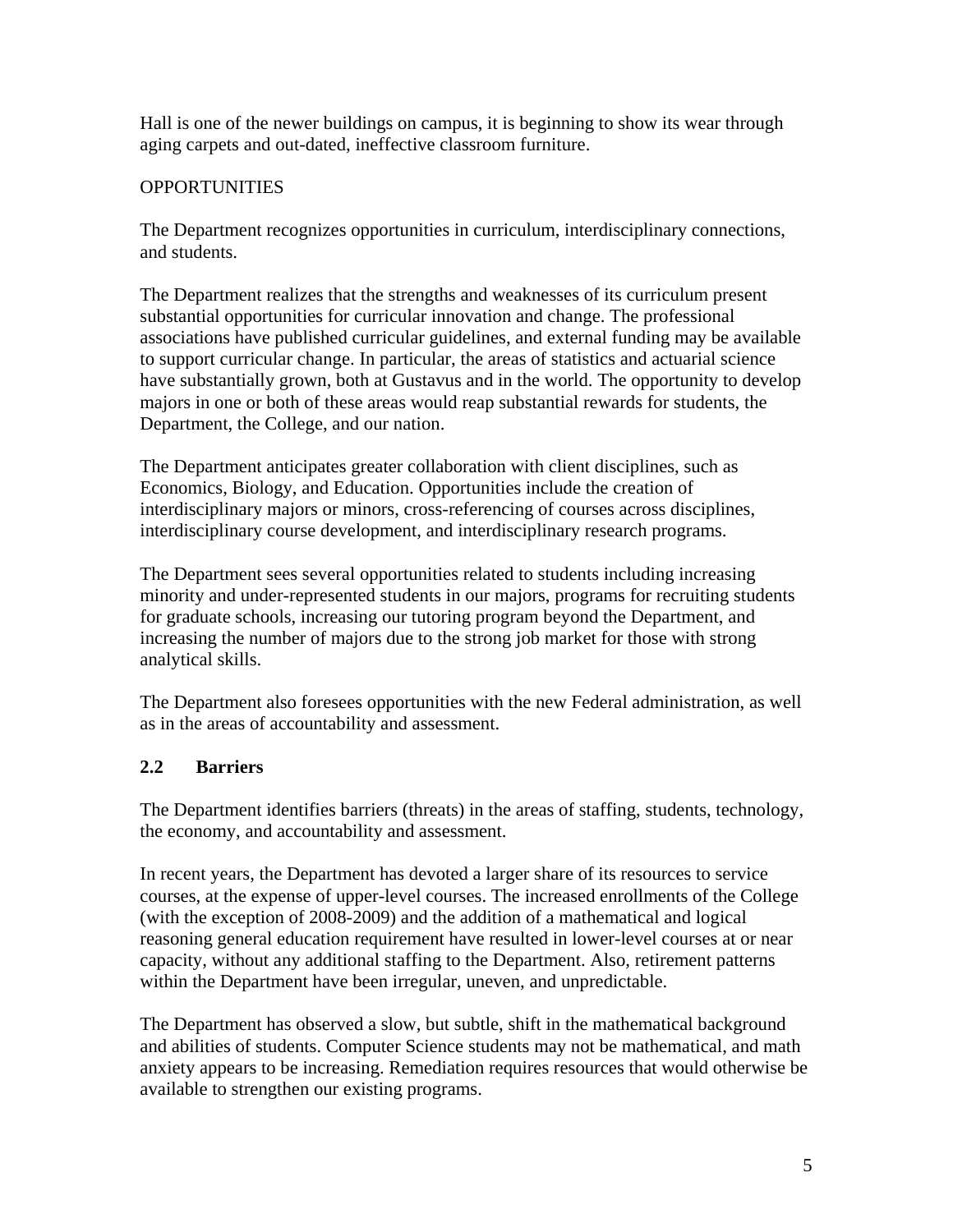Enrollment patterns are a concern. The college-age student population is declining, as well as the first-year student enrollment at Gustavus. The decline of computer science majors, both at Gustavus and (until last year) nationally, and the under-representation of women in computer science affect our enrollments and course offerings.

The Department is constrained by the lack of adequate and current technology. The College's process of obtaining equipment and software does not lend itself to our needs, nor is the funding for these items adequate. Because we do not have a system which funds replacements in a 3-5 year cycle, we continually limp along, barely making due with insufficient equipment. Our competitors have better technology, so it puts our department at a disadvantage for recruiting and retaining high quality students.

The Department is also highly affected by resource allocation at the Folke Bernadotte Memorial Library. Because the Department consists of three related disciplines, each of these disciplines has unique, although overlapping, resource needs. In particular, faculty research relies heavily on access to and the availability of a wide range of scholarly journals. When access to these journals is reduced, the Department members are disadvantaged in their research and in their teaching.

The current state of the national economy affects the College's resource availability and the student body. Students may choose public institutions over private because of cost, and students may not understand the value of a liberal arts education. The present economic conditions also affect potential sources of funding.

#### **Section 3 Strategic Initiatives and Recommendations**

Goal 1: Develop a flexible palette of majors that reflects the twenty-first century view of the mathematical sciences as an integrative theme in a multidisciplinary environment.

Strategic Initiative 1.1: Develop a multidisciplinary major in Quantitative Sciences incorporating the three disciplines of mathematics, statistics, and computer science.

Strategic Initiative 1.2: Develop a major and a minor in Statistics, possibly with an interdisciplinary emphasis in a related discipline such as biology, psychology, economics, or political science, following the American Statistical Association recommendations.

Strategic Initiative 1.3: Assess and evaluate the current Mathematics major with regard to the curriculum guidelines issued by the Committee on the Undergraduate Program in Mathematics of the Mathematical Association of America.

Strategic Initiative 1.4: Consult with partner disciplines with an eye towards creating multidisciplinary majors and/or programs.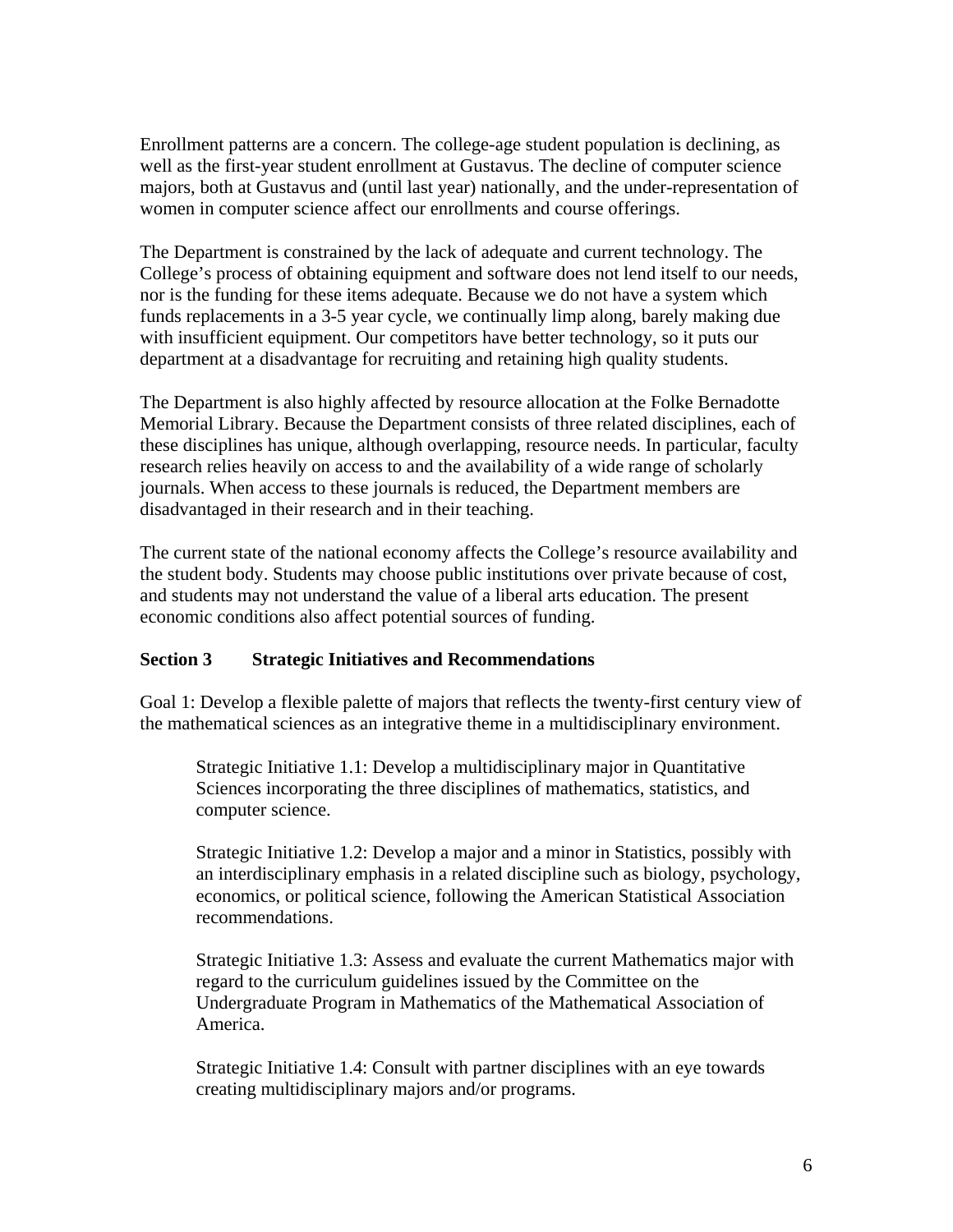Tactic 1.4.1: Determine the interest in and the feasibility of a multidisciplinary major in Actuarial Science in partnership with the Department of Economics and Management.

 Tactic 1.4.2: Determine the interest in and the feasibility of a multidisciplinary major in Mathematical Economics in partnership with the Department of Economics and Management.

Tactic 1.4.3: Determine the interest in and the feasibility of a multidisciplinary major in Mathematical and Computational Biology in partnership with the Department of Biology.

Tactic 1.4.4: Determine the interest in and the feasibility of a multidisciplinary major in Mathematical and Computational Physics in partnership with the Department of Physics.

Goal 2: Offer a more diverse and academically-stimulating exposure to mathematics, statistics, and computer science at the lower and middle levels.

 Strategic Initiative 2.1: Form working groups in specific targeted areas to investigate alternative models for lower and middle level course offerings.

 Tactic 2.1.1: Develop an introductory survey of mathematics course for students having a background in calculus.

Tactic 2.1.2: Examine alternative models of the introductory and mid-level computer science courses.

Goal 3: Expand computer science courses suited to multidisciplinary integration.

 Strategic Initiative 3.1: Begin discussions with other disciplines to assess their computer science needs for their programs and course offerings.

Strategic Initiative 3.2: Conduct a summer workshop to identify innovative courses that although application-oriented could span multiple partner disciplines.

Goal 4: Provide opportunities and support for the development of faculty as teacherscholars.

 Strategic Initiative 4.1: Create a departmental journal club in which department members read and discuss current literature.

Strategic Initiative 4.2: Initiate a program of faculty development within the Department to provide mentoring to junior faculty and opportunities for faculty collaboration.